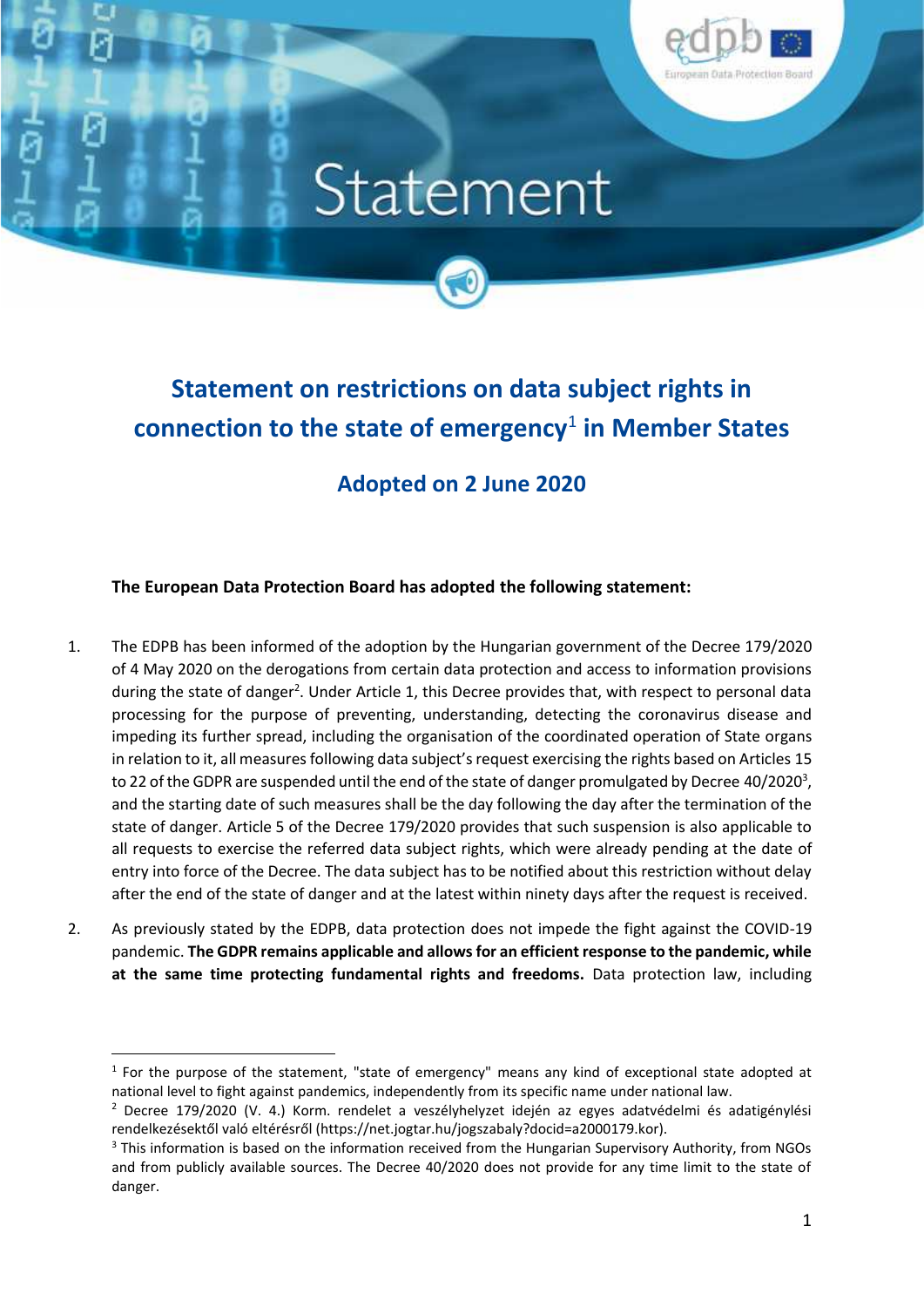relevant applicable national law, already enables data processing operations necessary to contribute to the fight against the spread of a pandemic, such as the COVID-19 pandemic.

- 3. Article 23 of the GDPR allows under specific conditions, a national legislator to restrict, by way of a legislative measure, the scope of the obligations and rights provided for in Articles 12 to 22 and Article 34, as well as Article 5 in so far as its provisions correspond to the rights and obligations provided for in Articles 12 to 22, when such a restriction respects the essence of the fundamental rights and freedoms and is a necessary and proportionate measure in a democratic society to safeguard, inter alia, important objectives of general public interest of the Union or of a Member State, in particular public health.
- 4. The EDPB recalls that, **even in these exceptional times, the protection of personal data must be upheld in all emergency measures, including restrictions adopted at national level, as per Article 23 of the GDPR** thus contributing to the respect of the overarching values of democracy, rule of law and fundamental rights on which the Union is founded: on the one hand, any measure taken by Member States must respect the general principles of law, the essence of the fundamental rights and freedoms, and must not be irreversible and, on the other hand, data controllers and processors must continue to comply with data protection rules.
- 5. **Any restriction must respect the essence of the right that is being restricted**. Restrictions which are general, extensive or intrusive to the extent that they void a fundamental right of its basic content cannot be justified. If the essence of the right is compromised, the restriction must be considered unlawful, without the need to further assess whether it serves an objective of general interest or satisfies the necessity and proportionality criteria.
- 6. The processing of personal data should be designed to serve humankind and, within this context, one of the main objectives of data protection law is to enhance data subjects' control over their data.
- 7. In order to guarantee this control, data subjects have a number of rights within the right to data protection. The right of access and the right to rectification are enshrined in Article 8 of the Charter of Fundamental Rights of the European Union ('Charter'). The GDPR contains those rights and complements them with a number of additional rights, such as the right to object, the right to erasure, and other new ones, such as the right to portability. The importance of the rights of data subjects cannot be underestimated. They are at the core of the fundamental right to data protection and their application should be the general rule. It is against this background that Article 23 of the GDPR should be read and interpreted.
- 8. **According to Article 52(1) of the Charter, any limitation on the exercise of the rights and freedoms recognised by the Charter must be 'provided for by law'**. This echoes the expression 'in accordance with the law' in Article 8(2) of the European Convention of Human Rights<sup>4</sup>, which means not only

<sup>4</sup> See in particular, ECtHR, 14 September 2010, Sanoma Uitgevers B.V. v. The Netherlands, EC:ECHR:2010:0914JUD003822403, para. 83: "Further, as regards the words "in accordance with the law" and "prescribed by law" which appear in Articles 8 to 11 of the Convention, the Court observes that it has always understood the term "law" in its "substantive" sense, not its "formal" one; it has included both "written law", encompassing enactments of lower ranking statutes and regulatory measures taken by professional regulatory bodies under independent rule-making powers delegated to them by Parliament, and unwritten law. "Law" must be understood to include both statutory law and judge-made "law". In sum, the "law" is the provision in force as the competent courts have interpreted it". On the notion of 'provided for by law', the criteria developed by the European Court of Human Rights should be used as suggested in CJEU Advocates General opinions in joined cases C-203/15 and C-698/15, Tele2 Sverige AB, ECLI:EU:C:2016:572, paragraphs 137-154 or in case C-70/10, Scarlet Extended, ECLI:EU:C:2011:255, paragraph 99.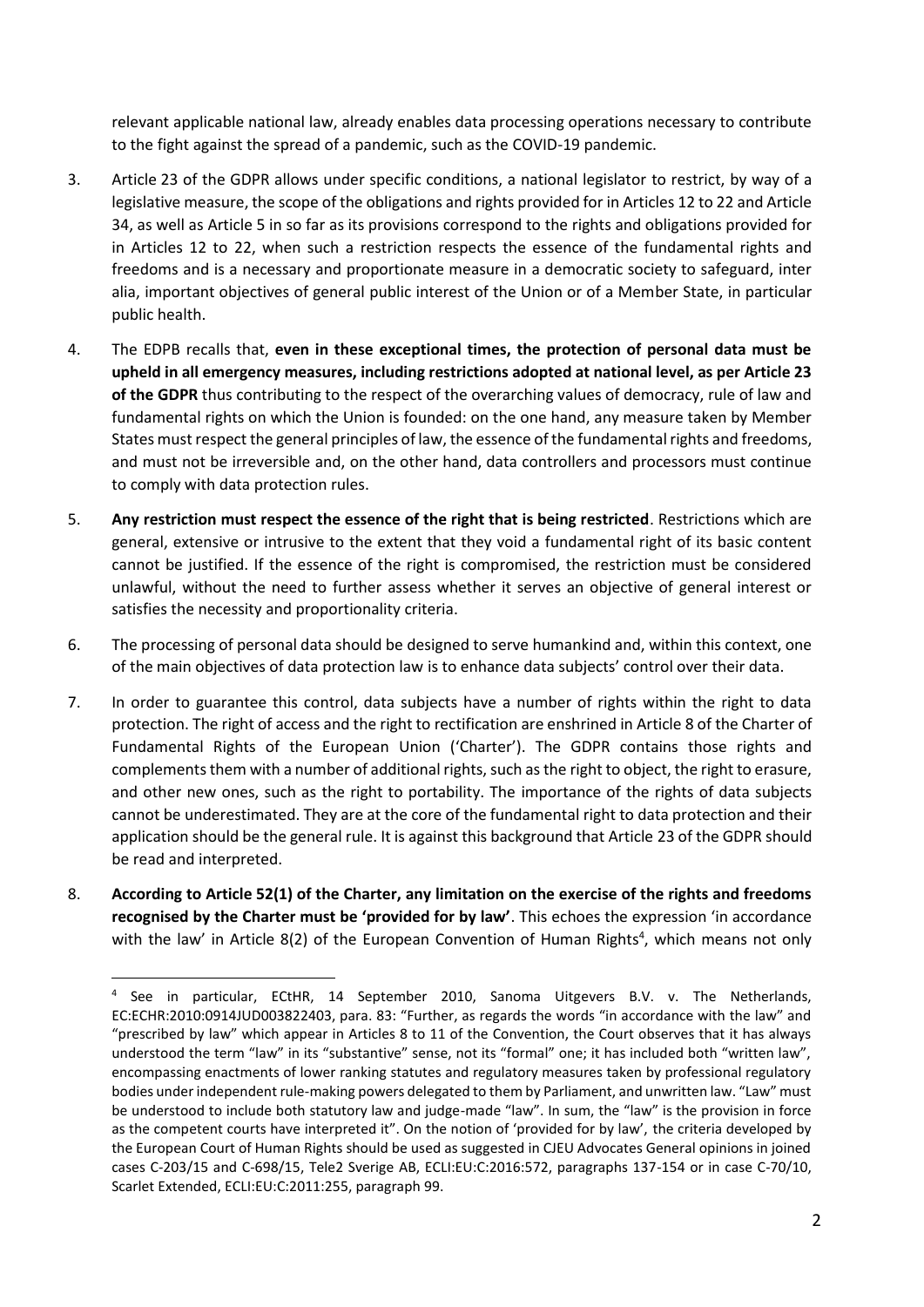compliance with domestic law, but also relates to the quality of that law, requiring it to be compatible with the rule of law. **In particular, the domestic law must be sufficiently clear in its terms to give citizens an adequate indication as to the circumstances in and conditions on which controllers are empowered to resort to any such restrictions. The same strict standard should be applied for any restrictions that could be imposed by Member States**.

- 9. In line with the GDPR and the case law of the Court of Justice of the European Union and of the European Court of Human Rights, it is indeed essential that **legislative measures<sup>5</sup> , which seek to restrict the scope of data subject rights, are foreseeable to persons subject to them**, including with regard to their duration in time. In this regard, in particular where restrictions are adopted in the context of a state of emergency to safeguard public health, the EDPB considers that restrictions, imposed for a duration not precisely limited in time, which apply retroactively or are subject to undefined conditions, do not meet the foreseeability criterion.
- 10. Furthermore, restrictions are exceptions to the general rule and, as such, should be applied only in limited circumstances. As laid down in Article 23 of the GDPR, restrictions must be a necessary and proportionate measure in a democratic society to safeguard an important objective of general public interest of the Union or of a Member State such as public health.
- 11. The foreseen restrictions **must genuinely meet an important objective of general public interest of the Union or of a Member State to be safeguarded**, i.e. in the case of the current state of emergency in some Member States, public health. This link between the foreseen restrictions and the objective pursued must be clearly established and demonstrated. The mere existence of a pandemic or any other emergency situation alone is not a sufficient reason to provide for any kind of restriction on the rights of data subjects; rather, any restriction must clearly contribute to the safeguard of an important objective of general public interest of the Union or of a Member State.
- 12. In addition, it needs to be emphasised that in the light of the case law of the Court of Justice of the European Union, **all restrictions of the rights of data subjects must apply only in so far as it is strictly** necessary and proportionate to safeguard such objective of public health<sup>6</sup>. The emergency state, adopted in a pandemic context, is a legal condition, which may legitimise restrictions of data subject rights, provided these restrictions do not exceed the limits of what is necessary and proportionate in order to safeguard the public health objective.
- 13. Therefore, if restrictions contribute to safeguarding public health in a state of emergency, the EDPB considers that the restrictions must still be strictly limited in scope (e.g. as to the data subject rights concerned or the categories of controllers concerned) and in time. In particular, it must be limited to the emergency state period. Data subject rights can be restricted but not denied.
- 14. In addition, the guarantees provided for under Article 23(2) of the GDPR must fully apply, in particular when it comes to the need to have specific provisions as to the purposes of the processing, the categories of personal data, the scope of the restrictions, the safeguards to prevent abuse or unlawful

<sup>5</sup> Recital 41 of the GDPR: "Where this Regulation refers to a legal basis or a legislative measure, this does not necessarily require a legislative act adopted by a parliament, without prejudice to requirements pursuant to the constitutional order of the Member State concerned. However, such a legal basis or legislative measure should be clear and precise and its application should be foreseeable to persons subject to it, in accordance with the case-law of the Court of Justice of the European Union (the 'Court of Justice') and the European Court of Human Rights".

<sup>6</sup> See for example, regarding the Directive 95/46/EC ECJ 14.2.2019, C–345/17 (Buivids) paragraph 64.